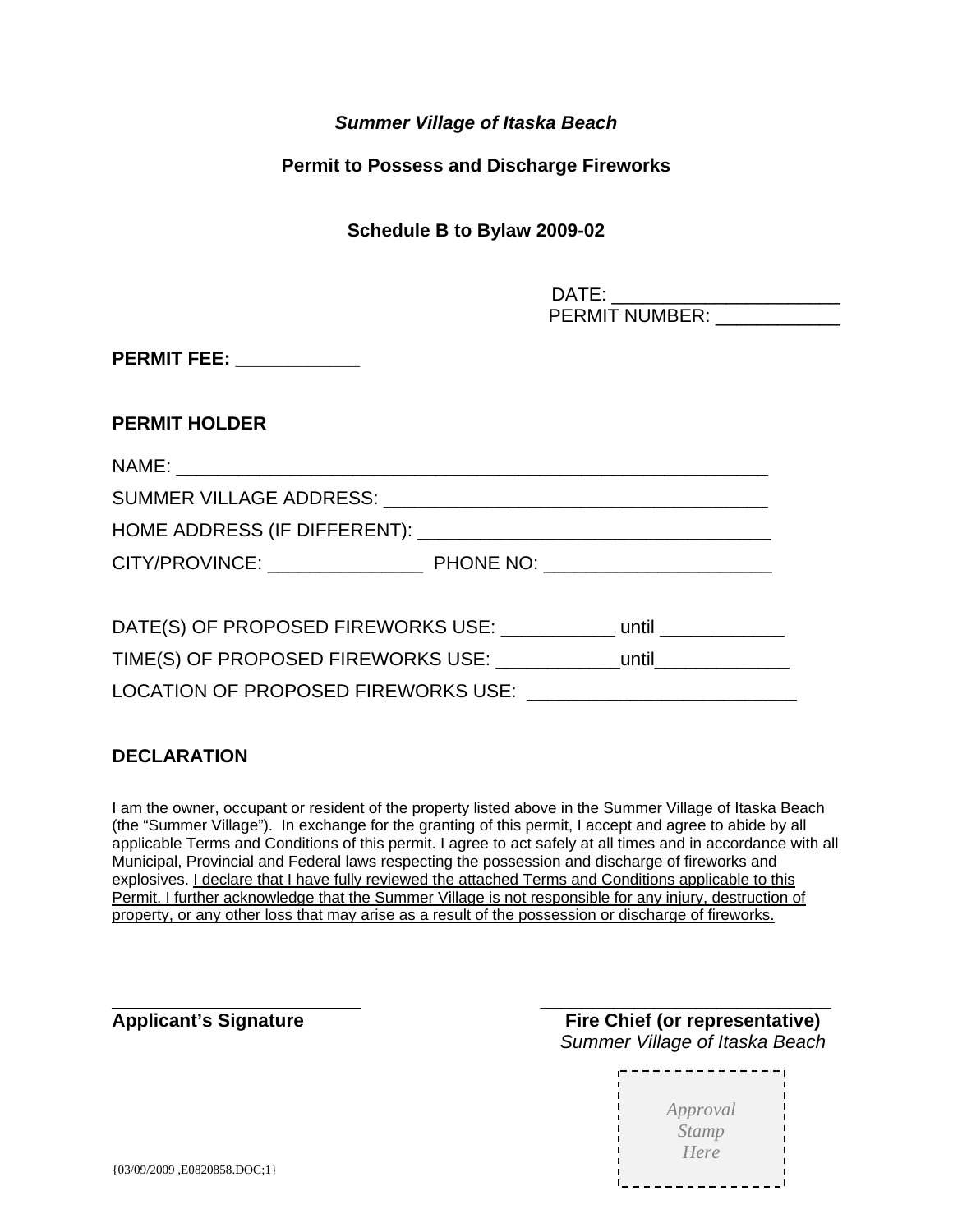### **TERMS AND CONDITIONS**

- 1. All Terms and Conditions listed under Subsection A (Conditions 3-11) (the "Mandatory Terms") are applicable to all persons holding a Fireworks Permit and are accepted and shall be adhered to at all times;
- 2. All Terms and Conditions listed under Subsection B (Conditions 12-15) are discretionary (the "Discretionary Terms"), and shall be accepted and adhered to where individually endorsed by an "X", a notation, or the initials of the Fire Chief of the Summer Village of Itaska Beach or a delegate thereof (the "Fire Chief"), or where Condition 12 of these Terms and Conditions is endorsed in the same manner;

#### **A. Mandatory Terms and Conditions**

- 3. The decision to issue of a Fireworks Permit is made at the sole discretion of the Fire Chief or delegate, and any such permit may be revoked at any time.
- 4. The Permit Holder agrees to indemnify and hold harmless the Fire Chief or delegate, the Summer Village of Itaska Beach (the "Summer Village"), and all employees or contractors thereof, for any loss, damage (property, personal or otherwise), claims and/or expenses that result from the issuance of this permit and/or the possession or discharge of fireworks.
- 5. All persons igniting fireworks in the Summer Village must hold a valid Fireworks Permit, and the Permit Holder shall not permit anyone but the person listed on the Permit to possess or discharge Fireworks.
- 6. Fireworks Permits are not transferrable, and are only valid on the date(s) specified thereon, at the location indicated on the Permit.
- 7. The Permit Holder agrees to abide by all Municipal, Provincial and Federal laws respecting the use and possession of Fireworks, explosives and incendiary devices.
- 8. The Permit Holder agrees to be personally responsible for the clean-up and removal of all Fireworks debris in accordance with Section 3d of the Summer Village's Fireworks Bylaw.
- 9. Upon the issuance of a fire ban by the Summer Village, the County of Wetaskiwin, or the Province of Alberta, this Permit is void, and the Permit Holder shall not ignite Fireworks.
- 10. The Permit Holder shall not discharge Fireworks:
	- a. Within 10 meters of any building, tent, trailer, canvas shelter or motorhome;
	- b. In a place or manner that creates a danger or constitutes a nuisance to any person or property;
	- c. On lands owned or controlled by the Summer Village, including, but not limited to, roadways, road allowances, public parks, or the municipal reserve lands abutting Pigeon Lake, except with the express, written consent of the Chief Administrative Officer of the Summer Village;
- 11. No person under the age of 18 shall be permitted to possess or discharge fireworks.